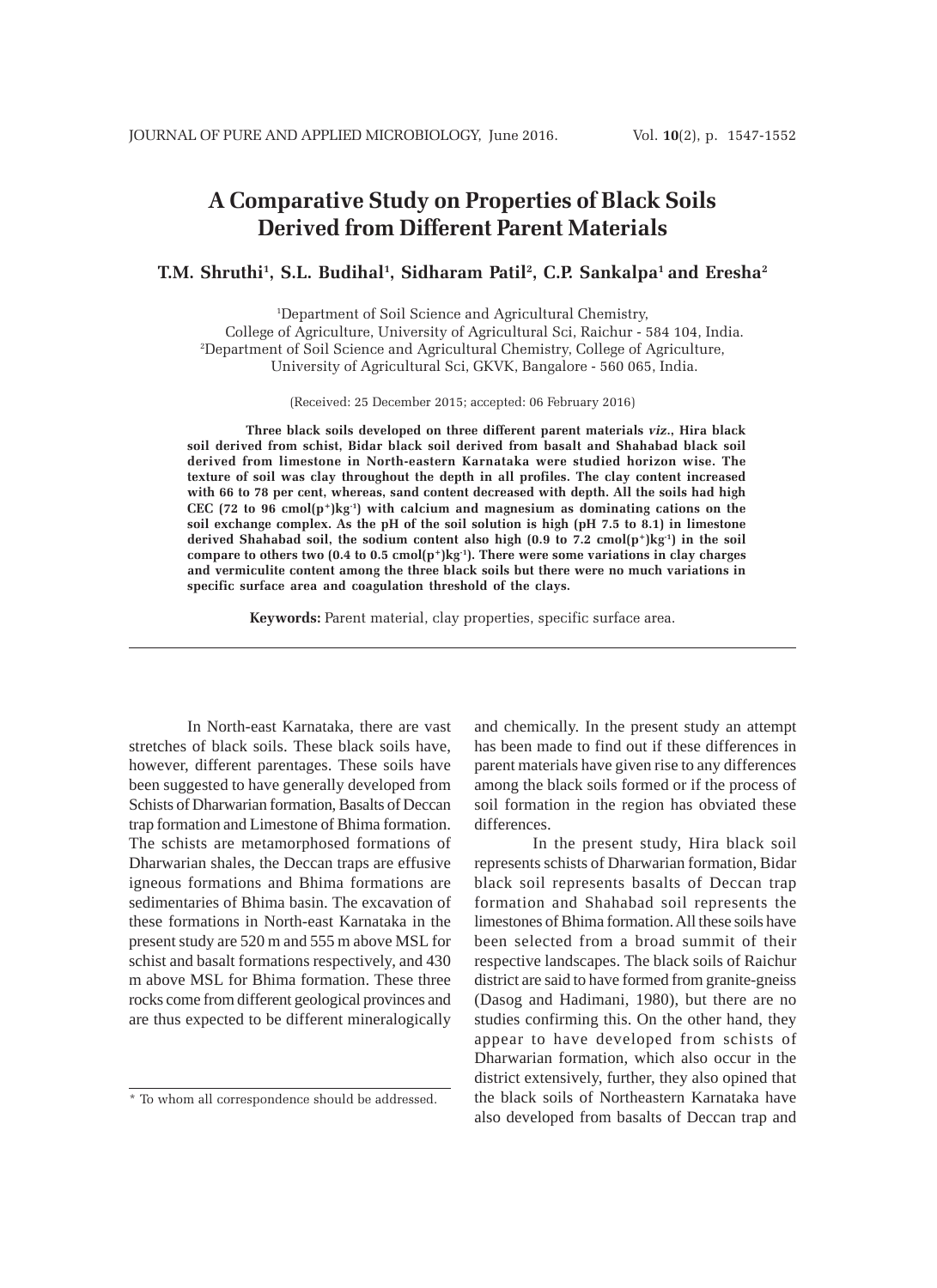Limestones of Bhima formation, and, they studied on the different properties of these three black soils. Tamhane and Namjoshi (1959) compared the black soils formed from different parent rocks, but under similar climatic conditions. They opined that not much variation was observed in physical, chemical and mineralogical properties of the soil, but the content of silica, iron and alumina varied in the soil clays. The soils formed from granite gneiss and limestone parent rock revealed high percentage of silica compared to other parental-rock soils. Further, they observed that basic rocks favour the development of black soils compared to other rocks.

With the above background the present study was conducted with the objectives: to bring out differences in some properties of these black soils derived from different parent materials, and, to differentiate these black soils in respect of its clay properties.

#### **MATERIALS AND METHODS**

The soil pH determined potentiometric determination, EC, organic carbon (OC) determined by Walky and Black method (1934), free lime content were determined by C. S. Piper (1966) method

The Cation Exchange Capacity (CEC) of the soil was determined as per NBSS and LUP Staff (1984) and exchangeable cations were extracted and determined as prescribed by Jackson (1967).

The Coefficient of linear extensibility (COLE<sub>rod</sub>) was determined on fine earth (<2 mm) samples using the method of Schafer and Singer (1976) and calculated from the equation-

 $COLE_{rod} = (Lm - Ld)/Ld$ Where,

Lm is moist length

Ld is dry length of the rod.

Citrate-bicarbonate-dithionate (CBD) dissolutionfree iron, aluminium and silicon oxides and boiling  $\text{Na}_2\text{CO}_3$  soluble silicon and aluminium oxides were determined according to Jackson, M.L.(1979).

The soil clays were separated from the soil by following the procedure detailed by Jackson, M. L. (1979). The calcium exchange capacity (CaEC) and potassium exchange capacity (K/EC) after Kfixation of the clay fractions were determined as

per Jackson, M.L. (1979). The coagulation threshold for soil clays (van Olphen, 1977) and specific surface area of soil clays (Santamarina *et al*., 2002) were also determined.

## **RESULTS AND DISCUSSION**

Morphologicall characteristics of soil profiles in the study area is depicted in table 1. All selected soils are deep, basalt derived Bidar soil is moderately deep and the schist derived Hira and the limestone derived Shahabad soils are deep. The black soils, in general have very little horizon differentiation as reported by Roy and Barde (1962).The soil structure is sub-angular blocky in the surface horizons and angular blocky in the subsurface horizons of these black soils.The coarse rock fragments were not observed in any of these black soils. A few to common ferro-manganous nodules were found in very fine to medium size in the basalt derived Bidar soil and the schist derived Hira soil, but the nodules were absent in the limestone derived Shahabad soil, calcium carbonate nodules were also observed in these black soils (Dasog and Hadimani, 1980), and further the calcium carbonate nodules in the Bss horizon of basalt derived Bidar soil had fero-manganous coatings.The pressure faces were found in the A2 horizons of the basalt derived Bidar soil and the schist derived Hira soil profiles but they were absent in the limestone derived Shahabad soil. The prominent intersecting slickensides were observed in Bss horizon of the basalt derived Bidar soil, but only non-intersecting slickensides were found in both schist derived Hira soil and limestone derived Shahabad soil.The schist derived Hira soil was calcareous in nature, whereas, Bidar and Shahabad soils were non-calcareous in nature. Even though the Shahabad soil is derived from thelimestone, the soil is not calcareous but many limestone derived soils reported in the literature are calcareous in nature (Dasog and Hadimani, 1980; Khresat and Taimeh, 1998).

Different soil properties of the profiles are depicted in the table 2. Texture of all the three black soils are clay with high clay content followed by silt and sand. The sand content is very less. Generally black soils have less sand (Asio *et al*., 2006).The basalt derived Bidar soil showed higher magnitude of swelling and shrinkage as indicated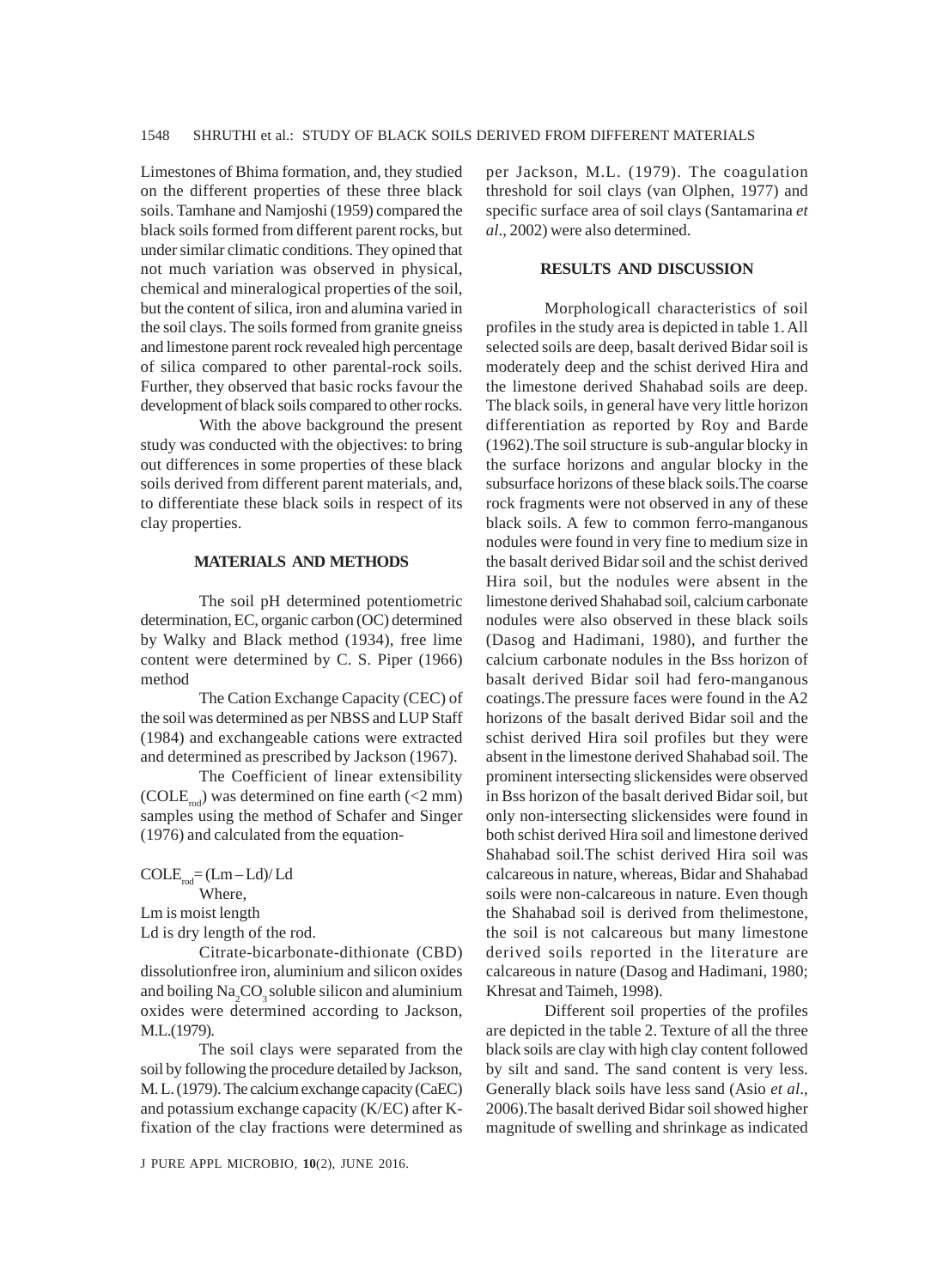by high COLE value (0.33) than the limestone derived Shahabad soil and schist derived Hira soil. The pH of the schist derived Hira soil and the basalt derived Bidar soil are neutral whereas the limestone derived Shahabad soil is alkaline, which is related to a relatively higher exchangeable sodium in this soil (Khresat and Taimeh, 1998, Asio *et al*., 2006). The salt content of all three black soils is less, indicated by very low EC values. The organic carbon content was low in all the three soils. The calcium carbonate content as determined by rapid reaction with HCl is high in schist derived Hirasoil where as that of limestone derived Shahabad soil and basalt derived Bidar soil is insignificant.

Free iron oxide, silica and alumina content in the soil of the profiles in the study is depicted in table 3, the CBD dissolved free iron and alumina and the boiling sodium-carbonate-soluble silica and alumina content are more in the limestone derived Shahabad soil (1.28 %  $Fe<sub>2</sub>O<sub>3</sub>$ , 0.43%  $Al<sub>2</sub>O<sub>3</sub>$ ;

| Horizon        | Depth<br>(cm)                      | Colour<br>(Munsel)                               | Texture <sup>#</sup> | Structure* | Reaction<br>with dil.HCl <sup>#</sup> | Salient features               |  |  |  |  |  |
|----------------|------------------------------------|--------------------------------------------------|----------------------|------------|---------------------------------------|--------------------------------|--|--|--|--|--|
|                | Hira soil profile (Schist derived) |                                                  |                      |            |                                       |                                |  |  |  |  |  |
| Ap             | $0 - 20$                           | 10YR3/2                                          | $\mathbf{C}$         | $2c$ sbk   | e                                     |                                |  |  |  |  |  |
| A <sub>2</sub> | $20 - 35$                          | 10YR3/1                                          | $\mathbf{C}$         | $2m$ sbk   | e                                     | Pressure faces on ped surface  |  |  |  |  |  |
| A <sub>3</sub> | $35 - 60$                          | 10YR3/2                                          | $\mathbf{C}$         | $2c$ abk   | e                                     | Non-interesting slicken slides |  |  |  |  |  |
| A4             | $60 - 75$                          | 10YR3/1                                          | $\mathbf{C}$         | 3m abk     | e                                     | Non-interesting slicken slides |  |  |  |  |  |
|                |                                    | Bidar soil profile (Basalt derived)              |                      |            |                                       |                                |  |  |  |  |  |
| Ap             | $0 - 24$                           | 10YR3/1                                          | $\mathbf c$          | 3f gr      | $\overline{\phantom{a}}$              |                                |  |  |  |  |  |
| A <sub>2</sub> | 24-47                              | 10YR2/1                                          | $\mathbf{C}$         | 3f sbk     |                                       | Pressure faces on ped surface  |  |  |  |  |  |
| <b>Bss</b>     | 47-94                              | 10YR1/1                                          | $\mathbf{C}$         | 3m abk     |                                       | Slickensides on ped surface    |  |  |  |  |  |
| Cr/B           | 94-135                             |                                                  |                      |            |                                       | Bed rock                       |  |  |  |  |  |
|                |                                    | <i>Shahabad soil profile</i> (Limestone derived) |                      |            |                                       |                                |  |  |  |  |  |
| Ap             | $0-22$                             | 10YR3/2                                          | $\mathbf{C}$         | 2f sbk     |                                       |                                |  |  |  |  |  |
| A <sub>2</sub> | 22-38                              | 10YR2/1                                          | $\mathbf{C}$         | $2m$ sbk   |                                       |                                |  |  |  |  |  |
| A <sub>3</sub> | 38-58                              | 10YR3/1                                          | $\mathbf{C}$         | 3c abk     |                                       | Non-interesting slicken slides |  |  |  |  |  |
| A4             | 58-120                             | 10YR2/1                                          | $\mathbf{C}$         | 3c abk     |                                       | Non-interesting slicken slides |  |  |  |  |  |

**Table 1.** Morphological features of the selected pedons.

# c: clay; e: effervesence

\* 2: moderate; 3: strong; f: fine; m: medium; c: coarse; gr: granular; sbk: sub-angular blocky; abk: angular blocky.

| Horizon        | Depth<br>(cm) | Sand                                       | Silt<br>$(2-0.02 \text{ mm})$ $(0.02-0.002 \text{ mm})$ | Clay<br>$(<0.002$ mm) | pH  | EC<br>$(1:2.5)$ $(dSm^{-1})$ | OC<br>(% ) | (% ) | CaCO <sub>2</sub> COLE |
|----------------|---------------|--------------------------------------------|---------------------------------------------------------|-----------------------|-----|------------------------------|------------|------|------------------------|
|                |               | <i>Hira soil profile</i> (Schist derived)  |                                                         |                       |     |                              |            |      |                        |
| Ap             | $0 - 20$      | 18                                         | 16                                                      | 66                    | 7.5 | 0.16                         | 0.50       | 13   | 0.21                   |
| A <sub>2</sub> | $20 - 35$     | 19                                         | 15                                                      | 66                    | 7.6 | 0.17                         | 0.32       | 14   | 0.26                   |
| A <sub>3</sub> | $35 - 60$     | 19                                         | 15                                                      | 66                    | 7.5 | 0.18                         | 0.25       | 15   | 0.23                   |
|                |               | <i>Bidar soil profile</i> (Basalt derived) |                                                         |                       |     |                              |            |      |                        |
| Ap             | $0 - 24$      |                                            | 16                                                      | 77                    | 7.3 | 0.16                         | 0.32       | 4    | 0.25                   |
| A <sub>2</sub> | 24-47         | 8                                          | 16                                                      | 76                    | 7.4 | 0.24                         | 0.34       | 6    | 0.29                   |
| <b>Bss</b>     | 47-94         | 6                                          | 16                                                      | 78                    | 7.4 | 0.21                         | 0.18       | 7    | 0.33                   |
|                |               | Shahabad soil profile (Limestone derived)  |                                                         |                       |     |                              |            |      |                        |
| Ap             | $0 - 22$      | 8                                          | 22                                                      | 70                    | 7.5 | 0.16                         | 0.36       | 8    | 0.19                   |
| A <sub>2</sub> | 22-38         | 4                                          | 25                                                      | 71                    | 7.7 | 0.20                         | 0.22       | 5    | 0.29                   |
| A <sub>3</sub> | 38-58         |                                            | 22                                                      | 71                    | 8.0 | 0.28                         | 0.20       | 6    | 0.28                   |
| A4             | 58-120        | 4                                          | 24                                                      | 71                    | 8.1 | 0.38                         | 0.14       | 3    | 0.30                   |

**Table 2.** Soil properties.

J PURE APPL MICROBIO*,* **10**(2), JUNE 2016.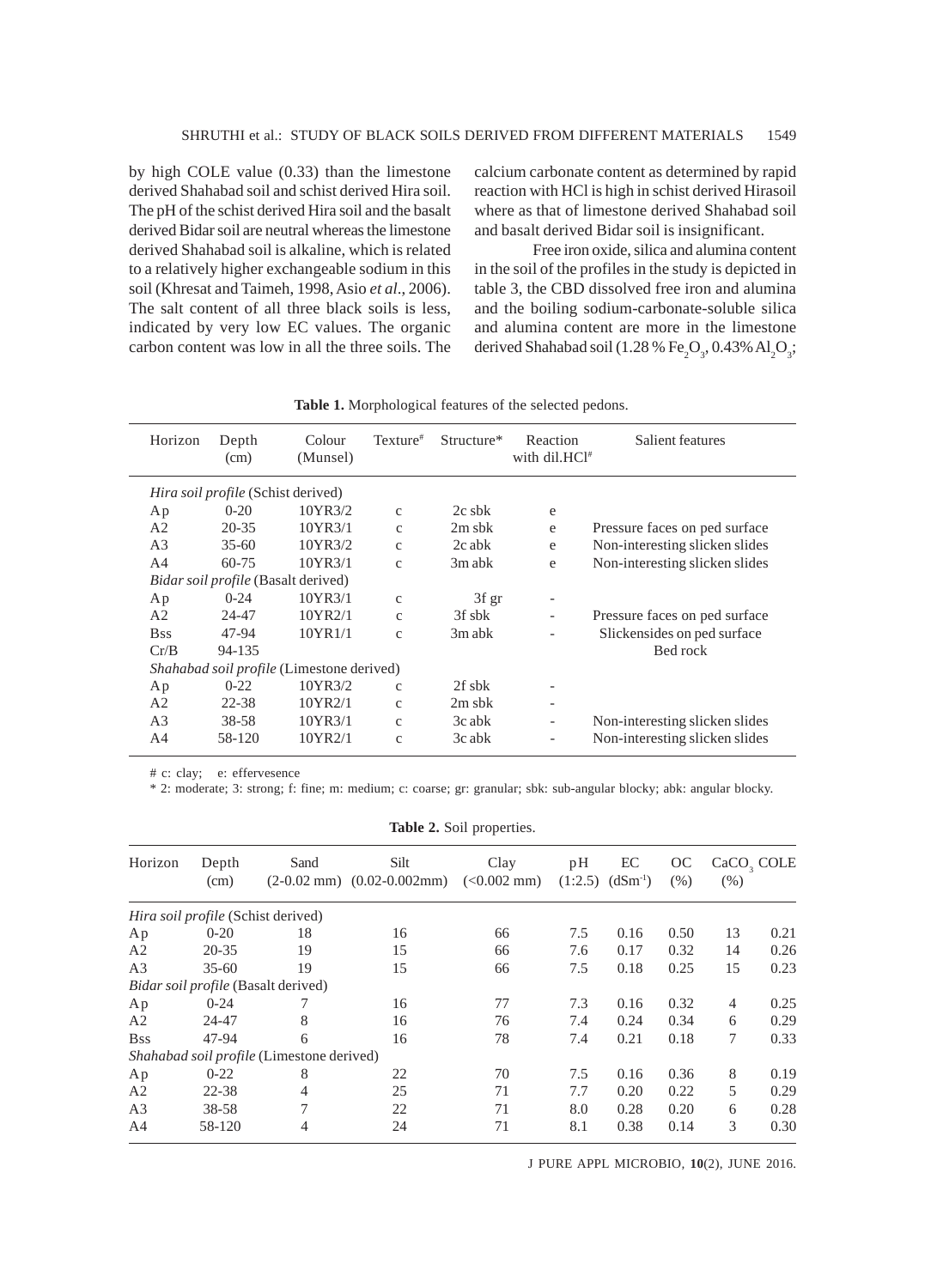1.9 %  $SiO_2$ , 0.57 %  $Al_2O_3$  respectively) than the schist derived Hira and the basalt derived Bidar soils, similar results were obtained by other researchers. But when their molar ratios are calculated, the CBD dissolved iron to alumina ratio is high in the schist derived Hira soil (2.4) whereas boiling sodium-carbonate-soluble silica to alumina molar ratiois high in the basalt derived Bidar soil. Considering the total silica and total alumina from

both the dissolutions, their molar ratio is high in the basalt derived Bidar soil (5.5) than the schist derived Hira soil (4.8) and the limestone derived Shahabad soil (3.4). Exchange properties of soil and clays in the whole and selected horizons of the profile is given in table 4. All three soils had higher CEC the exchangeable calcium and magnesium are the dominant exchangeable cations in these black soils. The exchangeable calcium is

| Horizon        | Depth                                      |           |                                | CBD extract |           |                                              | Boiling sodium carbonate extract |           |                   |                         |                                  |  |
|----------------|--------------------------------------------|-----------|--------------------------------|-------------|-----------|----------------------------------------------|----------------------------------|-----------|-------------------|-------------------------|----------------------------------|--|
|                | (cm)                                       | $Fe_2O_3$ | AI <sub>2</sub> O <sub>2</sub> | $Fe_2O_3$   | $AI_2O_3$ | $Fe_2O_3$<br>/AI <sub>2</sub> O <sub>3</sub> | SiO <sub>2</sub>                 | $AI_2O_2$ | Si O <sub>2</sub> | $\text{Al}_2\text{O}_2$ | SiO <sub>2</sub><br>$/Al_2O_3^*$ |  |
|                | <i>Hira soil profile</i> (Schist derived)  |           |                                |             |           |                                              |                                  |           |                   |                         |                                  |  |
| Ap             | $0 - 20$                                   | 0.96      | 0.26                           | 6.0         | 2.55      | 2.4                                          | 1.28                             | 0.19      | 21.33             | 1.86                    | 4.8                              |  |
| A <sub>2</sub> | $20 - 35$                                  | 1.08      | 0.34                           | 6.75        | 3.33      | 2.0                                          | 1.05                             | 0.34      | 17.50             | 3.33                    | 2.6                              |  |
| A <sub>3</sub> | $35 - 60$                                  | 0.90      | 0.28                           | 5.63        | 2.75      | 2.0                                          | 0.90                             | 0.28      | 15.00             | 2.75                    | 2.7                              |  |
|                | <i>Bidar soil profile</i> (Basalt derived) |           |                                |             |           |                                              |                                  |           |                   |                         |                                  |  |
| Ap             | $0 - 24$                                   | 0.84      | 0.26                           | 5.25        | 2.55      | 2.1                                          | 1.28                             | 0.26      | 21.33             | 2.55                    | 4.2                              |  |
| A <sub>2</sub> | 24-47                                      | 0.70      | 0.28                           | 4.38        | 2.75      | 1.6                                          | 1.82                             | 0.28      | 30.33             | 2.75                    | 5.5                              |  |
| <b>Bss</b>     | 47-94                                      | 1.02      | 0.34                           | 6.38        | 3.33      | 1.9                                          | 1.72                             | 0.23      | 28.67             | 2.25                    | 5.1                              |  |
|                | Shahabad soil profile (Limestone derived)  |           |                                |             |           |                                              |                                  |           |                   |                         |                                  |  |
| Ap             | $0 - 22$                                   | 0.88      | 0.34                           | 5.5         | 3.33      | 1.7                                          | 1.37                             | 0.34      | 22.83             | 3.33                    | 3.4                              |  |
| A <sub>2</sub> | 22-38                                      | 0.88      | 0.38                           | 5.5         | 3.33      | 1.7                                          | 0.75                             | 0.34      | 12.50             | 3.33                    | 1.9                              |  |
| A <sub>3</sub> | 38-58                                      | 1.28      | 0.43                           | 8.0         | 4.22      | 1.9                                          | 1.00                             | 0.40      | 16.67             | 3.92                    | 2.0                              |  |
| A <sub>4</sub> | 58-120                                     | 1.11      | 0.42                           | 6.94        | 4.12      | 1.7                                          | 1.90                             | 0.57      | 31.67             | 5.59                    | 3.3                              |  |

**Table 3.** Free iron, aluminium and silicon oxide of the soils.

\*Calculated from total silica and alumina, extracted by CBD and boiling carbonate treatments.

**Table 4.** Exchange properties of whole soils and clay properties of selected horizons.

| Horizon Depth  |           | <b>CEC</b>                                 |      |      |     |     |      | Exchangeable bases $(pH 7.0)$ $(Ca+Mg)$ Ca CaEC K/EC Vermi- c.c.c |      |      |                           |      |                                                      | SSA. |
|----------------|-----------|--------------------------------------------|------|------|-----|-----|------|-------------------------------------------------------------------|------|------|---------------------------|------|------------------------------------------------------|------|
|                | (cm)      | $(pH_8.2)$                                 | Ca   | Mg   | K   | Na  |      | Sum / $(K+Na)$ / Mg<br>(% )                                       | (% ) |      | cmol $(p^+)$<br>$kg^{-1}$ | (% ) | culite (mmol $(m^2/g)$ )<br>$\rm\langle dm^3\rangle$ |      |
|                |           | <i>Hira soil profile</i> (Schist derived)  |      |      |     |     |      |                                                                   |      |      |                           |      |                                                      |      |
| Ap             | $0 - 20$  | 85.4                                       | 29.2 | 34.2 | 0.6 | 0.4 | 64.4 | 63                                                                | 0.9  |      |                           |      |                                                      |      |
| A <sub>2</sub> | $20 - 35$ | 87.7                                       | 35.8 | 21.0 | 0.6 | 0.4 | 57.7 | 59                                                                | 1.7  | 87.3 | 76.9                      | 7    | 19                                                   | 416  |
| A <sub>3</sub> | $35 - 60$ | 83.3                                       | 48.3 | 17.8 | 0.5 | 0.5 | 67.2 | 61                                                                | 2.7  | 89.4 | 69.1                      | 13   | 18                                                   | 367  |
|                |           | <i>Bidar soil profile</i> (Basalt derived) |      |      |     |     |      |                                                                   |      |      |                           |      |                                                      |      |
| Ap             | $0 - 24$  | 91.5                                       | 55.8 | 22.2 | 1.1 | 0.5 | 79.6 | 49                                                                | 2.5  |      |                           |      |                                                      |      |
| A <sub>2</sub> | 24-47     | 86.0                                       | 44.8 | 25.6 | 0.8 | 0.4 | 71.6 | 59                                                                | 1.8  | 91.9 | 61.1                      | 20   | 22                                                   | 367  |
| <b>Bss</b>     | 47-94     | 72.2                                       | 34.5 | 26.7 | 0.7 | 0.4 | 62.3 | 56                                                                | 1.3  | 92.1 | 58.0                      | 22   | 19                                                   | 367  |
|                |           | Shahabad soil profile (Limestone derived)  |      |      |     |     |      |                                                                   |      |      |                           |      |                                                      |      |
| Ap             | $0 - 22$  | 90.7                                       | 29.7 | 20.4 | 0.7 | 0.9 | 51.7 | 31                                                                | 1.5  |      |                           |      |                                                      |      |
| A <sub>2</sub> | 22-38     | 96.7                                       | 22.6 | 29.4 | 0.6 | 2.3 | 54.8 | 18                                                                | 0.8  | 89.4 | 62.7                      | 17   | 20                                                   | 367  |
| A <sub>3</sub> | 38-58     | 95.1                                       | 21.2 | 45.5 | 0.6 | 4.0 | 71.3 | 14                                                                | 0.5  | 91.2 | 58.3                      | 21   | 19                                                   | 305  |
| A4             | 58-120    | 96.8                                       | 19.8 | 37.5 | 0.6 | 7.2 | 65.0 | 7                                                                 | 0.5  | 91.6 | 56.4                      | 23   | 19                                                   | 367  |

c.c.c: Critical coagulation concentration

SSA: Specific Surface Area

J PURE APPL MICROBIO*,* **10**(2), JUNE 2016.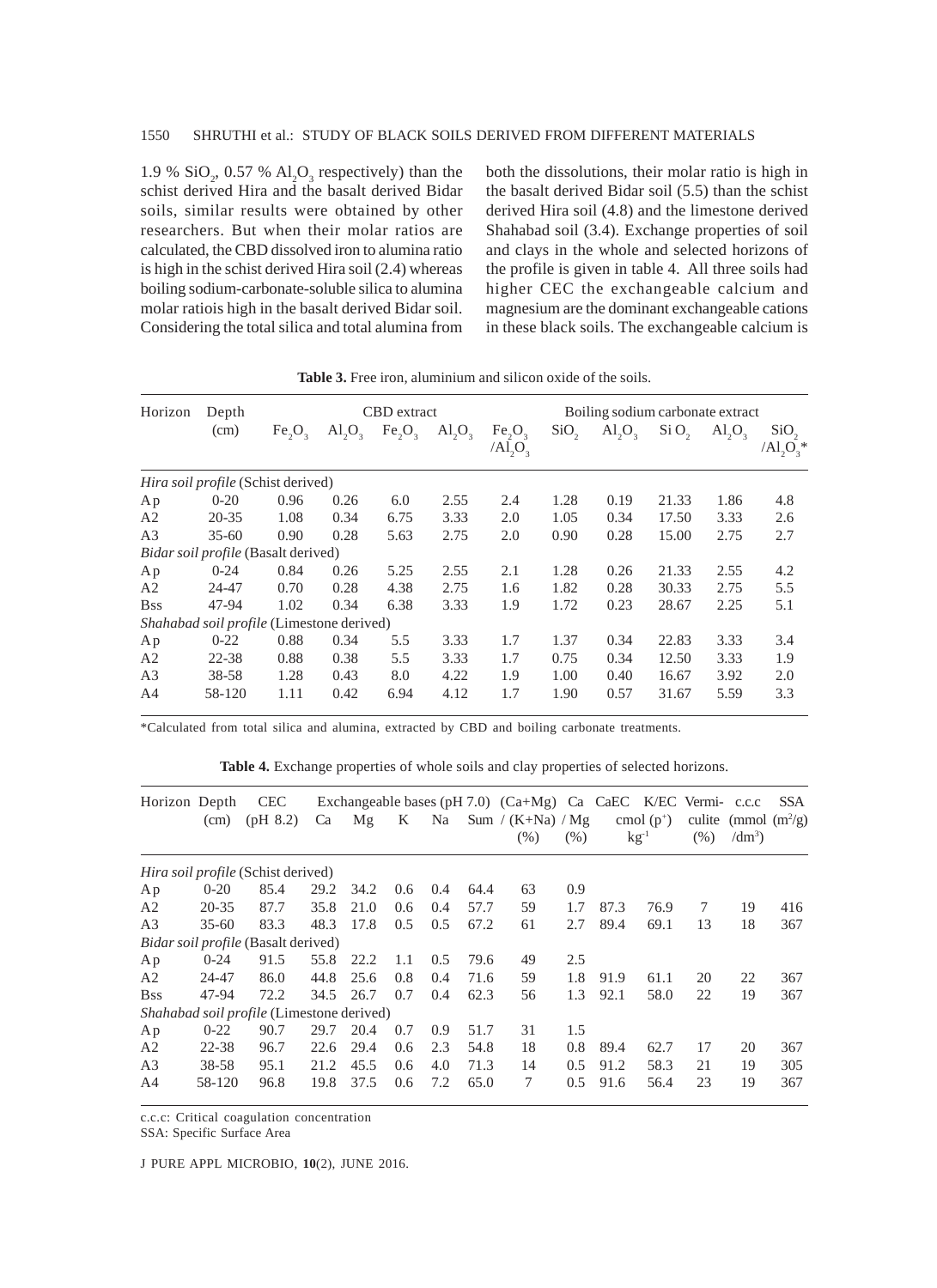high in the basalt derived Bidar soil (55.8cmol (p<sup>+</sup>)  $kg^{-1}$ ) than the schist derived Hira (48.3cmol (p<sup>+</sup>) kg <sup>1</sup>) and the limestone derived Shahabad soils  $(29.7 \text{cmol (p<sup>+</sup>) kg<sup>-1</sup>).$  Whereas the exchangeable magnesium is high in the limestone derived Shahabad soil than  $(45.5cmol (p<sup>+</sup>) kg<sup>-1</sup>)$ the schist derived Hira  $(34.2 \text{cmol (p<sup>+</sup>) kg<sup>-1</sup>)$  and the basalt derived Bidar (26.7cmol  $(p^+)$  kg<sup>-1</sup>) soils. The exchangeable sodium and potassium are very low in these soils. However the limestone derived Shahabad soil had higher exchangeable sodium  $(7.2 \text{cmol (p<sup>+</sup>) kg<sup>-1</sup>)}$  than the schist derived Hira soil  $(0.5 \text{cmol (p<sup>+</sup>) kg<sup>-1</sup>)$  and the basalt derived Bidar soil  $(0.5 \text{cmol}$  (p<sup>+</sup>) kg<sup>-1</sup>). And further the content of exchangeable sodium increased with depth as also found by Dasog and Hadimani (1980), Khresat and Taimeh (1998).

When the ratios of exchangeable cations were calculated, the ratio of di-valent cations to mono-valent cations is higher in the schist derived Hira soil than the basalt derived Bidar soil and is lowest in the limestone derived Shahabad soil (Table 4). Indicating that relatively higher proportion of mono-valent cation are present in the limestone derived Shahabad soil than the Bidar and the Hira soils. And when the ratio of calcium to magnesium is calculated, the ratio is comparatively higher in the basalt derived Bidar soil than the schist derived Hira soil. Both these soils have calcium dominant exchange complex. Contrastingly, the limestone derived Shahabad soil has magnesium dominant exchange complex.

Other clay properties of selected horizons of the profiles in the study are in depicted in table 4, the specific surface area of soil clays in the three different soils is in the range of  $300-400$ m<sup>2</sup>/g and there is no significant difference among the three soils. The critical coagulation concentration (c.c.c) of the three black soil clays is in the range of 18 to 22 mmol/dm<sup>3</sup> and showen no significant difference among the three soils. However, considering the magnitude of c.c.c., the schist derived Hira soil clays have less c.c.c than that of the basalt derived Bidar soil clays and the limestone derived Shahabad soil clays. The charge of soil clays is obtained from calcium exchange capacity (CaEC). From the table 4, it is seen that these soils have the clay charge in the range of 87-92 cmol  $(p^+)$  kg<sup>-1</sup> of clay. Comparing the charge of soil clays of these three black soils, the CaEC of the schist derived Hira soil

clays is relatively less than those of Bidar and Shahabad soil calys, similar results were found by Krale, *et al.*(1969), but the CEC of clays calculated from soil CEC is higher in Hira and Shahabad soil clays than in the basalt derived Bidar soil clays. Whereas, the clays of these three black soils fix K at high temperatures generally. The magnitude of K-fixed always increased with depth (Table 4). The K/EC after K-fixation was relatively more in the schist derived Hira soil clays than the basalt derived Bidar soil clays and the limestone derived Shahabad soil clays. This indicates that, these soils have smectitic mineralogy with significant amounts of vermiculite. The vermiculite content is estimated in this study by the magnitude of K-fixation as per Jackson (1966). The calculated vermiculite content in these soil clays is in the range of 7-23 per cent of soil clays. The basalt derived Bidar soil clays and the limestone derived Shahabad soil clays had higher vermiculite content than the schist derived Hira soil clays.

All the three soils derived from three different parent materials showed that the soils are rich in clay content which can be confirmed by pressure faces and non- intersecting slickensides in subsurface horizon, which yield in high CEC in all three soils. Apart from soil reaction (pH), all three soils are not significantly differentiated, but, there are variations and differences in respect of exchangeable sodium percent, calcium-magnesium ratio, divalent to monovalent ratio, vermiculite content and charges on clays.

#### **REFERENCES**

- 1. Asio, V.b., Carlito C. Cabunosjr And Zuengsang Chen, Morphology, physicochemical characteristics and fertility of soils from quaternary limestone in Leyte, Philippines. *Soil Sci.*, 2006; **171**: 648-661.
- 2. Dasog, G.s. And Hadimani, Genesis and chemical properties of some vertisols. *J. Indian Soc. Soil Sci*., 1980; **28**(1):49-56.
- 3. Jackson, M.L. 1966, *Soil Chemical Analysis*, Prentice Hall of India Private Limited, New Delhi.
- 4. Jackson, M.L. 1979, *Soil Chemical Analysis-*Advanced Course, 2<sup>nd</sup> Edition, 11<sup>th</sup> printing, Madison, Wis. 53705
- 5. Karale, R. L., Tamhane, R. V. and Das, S. C., Soil genesis as related to parent material and climate. Physical and physic-chemical

J PURE APPL MICROBIO*,* **10**(2), JUNE 2016.